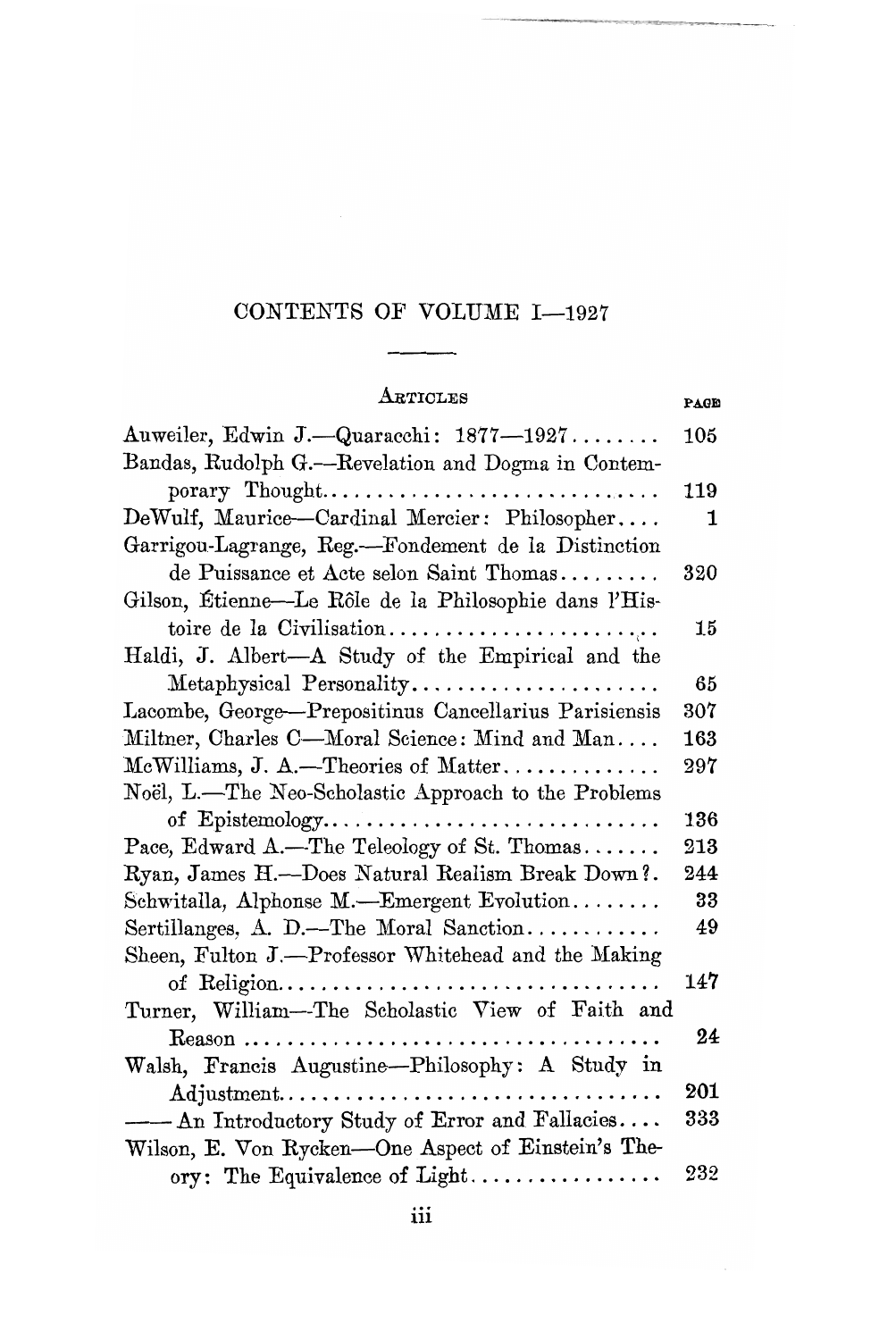#### $Contents$

#### $C$ HRONICLE

|                                                    | PAGE |
|----------------------------------------------------|------|
| Bontadini, Gustavo—Philosophy in Italy During 1926 | 343  |
| Kremer, Réné—La Philosophie en Belgique en 1926    | 259  |
| Ryan, James H.—The Sixth International Congress of |      |
| Philosophy                                         | 78   |
| —— American Philosophy During 1926                 | 171  |

## BOOK REVIEWS

| Adlerblum, Nima H.-A Study of Gersonides in His       |         |
|-------------------------------------------------------|---------|
| Proper Perspective                                    | 284     |
| Alexander of Hales-Summa Theologica                   | 180     |
| Bridgman, P. W.—The Logic of Modern Physics           | 364     |
| Crumley, Thomas—Logic: Deductive and Inductive        | 95      |
| DeWulf, Maurice-History of Medieval Philosophy:       |         |
|                                                       | 91      |
| -- History of Medieval Philosophy: Vol. II            | 187     |
| Gatterer, Alois-Der Wissenschaftliche Okkultismus und |         |
| sein Verhältnis zur Philosophie                       | 358     |
| Haskins, Charles H.-The Renaissance of the Twelfth    |         |
|                                                       | $367\,$ |
| Horton, Walter Marshall-The Philosophy of the Abbé    |         |
|                                                       | 275     |
| Jordan, E.-Forms of Individuality                     | 356     |
| Leibell, J. F.—Readings in Ethics                     | 282     |
| Lewis, Clarence Irving-The Pragmatic Element in       |         |
| Knowledge (Annual Howison Lecture, 1926)              | 362     |
| Maréchal, J.—Le point de depart de la metaphysique    |         |
| cahier, V: Le Thomisme devant le philosophie cri-     |         |
|                                                       | 280     |
| Miller, Leo F.-A History of Philosophy                | 359     |
| Perry, Ralph Barton-General Theory of Value           | 189     |
| -- Philosophy of the Recent Past                      | 363     |
| Pratt, James Bissett-Matter and Spirit                | 97      |
| Schiller, F. C. S.—Problems of Belief                 | 89      |
| Taylor, Alfred Edward—Plato, the Man and His Work     | 267     |

 $\cdot$ 

 $\ddot{\phantom{0}}$